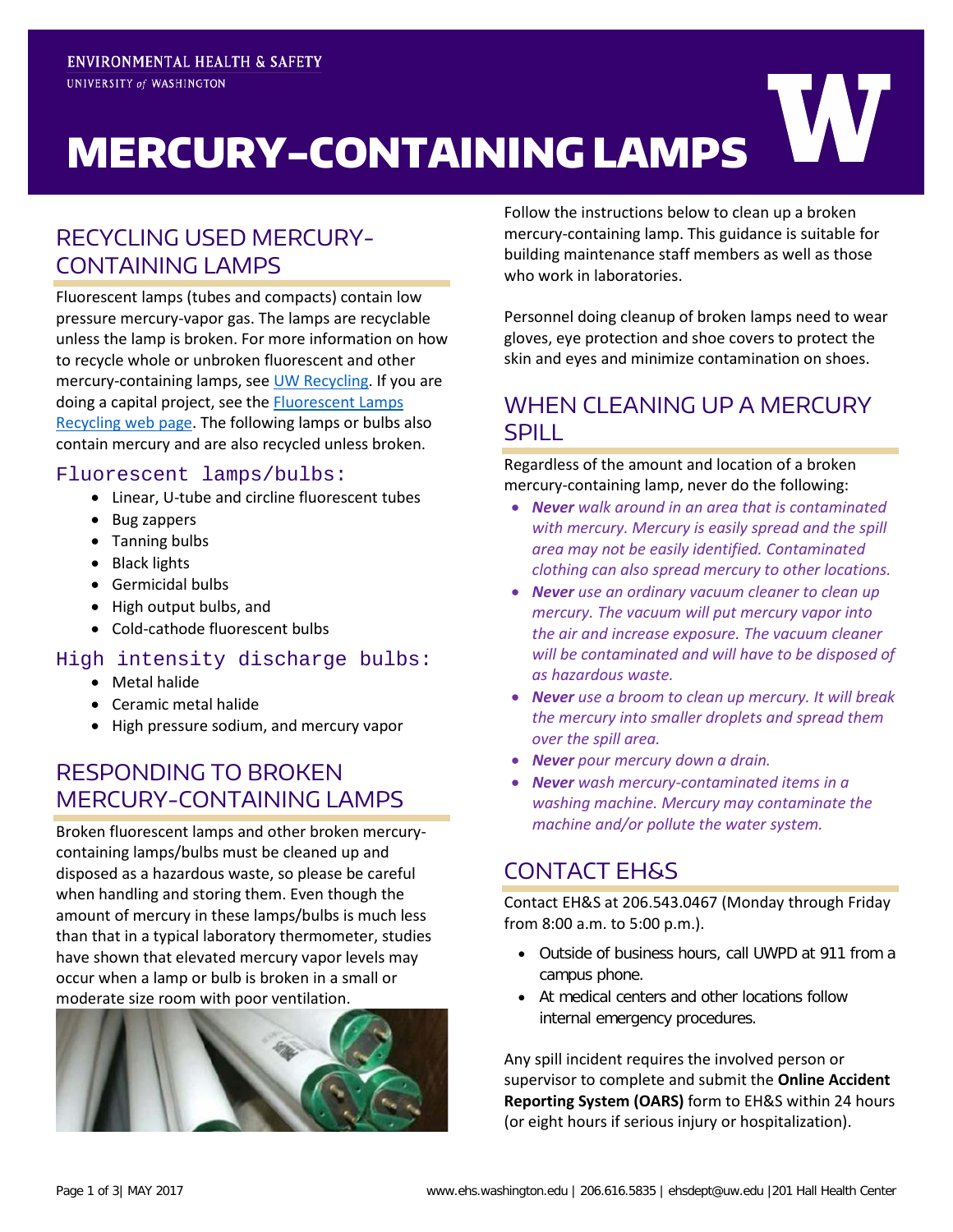# SPILL CLEANUP INSTRUCTIONS

#### Initial steps

- 1. Evacuate people from the area, and avoid walking through the breakage area.
- 2. Open windows or doors to ventilate the area. Wait at least 15 minutes before beginning the cleanup.
- 3. Collect materials you will need to clean up the broken lamp:
	- Nitrile gloves
	- Eye protection
	- Shoe covers
	- Stiff paper or cardboard
	- Sticky tape (e.g., duct tape)
	- Damp paper towels or disposable wet wipes (for hard surfaces)
	- Sealable plastic bags for waste

#### Cleanup steps for smooth surfaces

- 4. Put on gloves, eye protection and shoe covers.
- 5. **DO NOT VACUUM** with an ordinary vacuum cleaner.
- 6. Carefully scoop up glass fragments and powder using stiff paper or cardboard and place debris and paper/cardboard in a sealable plastic waste bag. Be thorough in collecting broken glass and visible powder. Do not sweep dust.
- 7. Use sticky tape, such as duct tape, to pick up any remaining small glass fragments and powder. Place the used tape in the waste bag.
- 8. Wipe the area clean with damp paper towels or disposable wet wipes. Place the towels in the waste bag.
- 9. Remove shoe covers and gloves and place into waste bag.
- 10. Seal the bag and place it into a second plastic bag. Seal the outer bag as well.
- 11. Wash your hands and face with soap and water after sealing waste bags containing lamp debris and cleanup materials. Label the bag with a UW hazardous waste label. Identify the waste as "hazardous waste - broken fluorescent lamp (or mercury-containing lamp, if applicable)."
- 12. If shoes, clothing or other articles were contaminated, call EH&S at 206.543.0467 for advice.
- 13. Complete either an [Online Chemical Waste Collection Request](https://depts.washington.edu/ehas/pubcookie/mychemwaste/client/index.php) or a [Chemical Collection Request Form](http://www.ehs.washington.edu/epowaste/chemwaste.shtm) (PDF). Email the form to [chmwaste@uw.edu.](mailto:chmwaste@uw.edu)
- 14. Contact EH&S at 206.543.7388 to conduct mercury vapor monitoring to ensure that there is no further contamination.
- 15. Any spill incident requires the involved person or supervisor to complete and submit the [Online Accident](http://www.ehs.washington.edu/ohsoars/index.shtm)  [Reporting System \(OARS\)](http://www.ehs.washington.edu/ohsoars/index.shtm) form to EH&S within 24 hours (eight hours if serious injury or hospitalization).